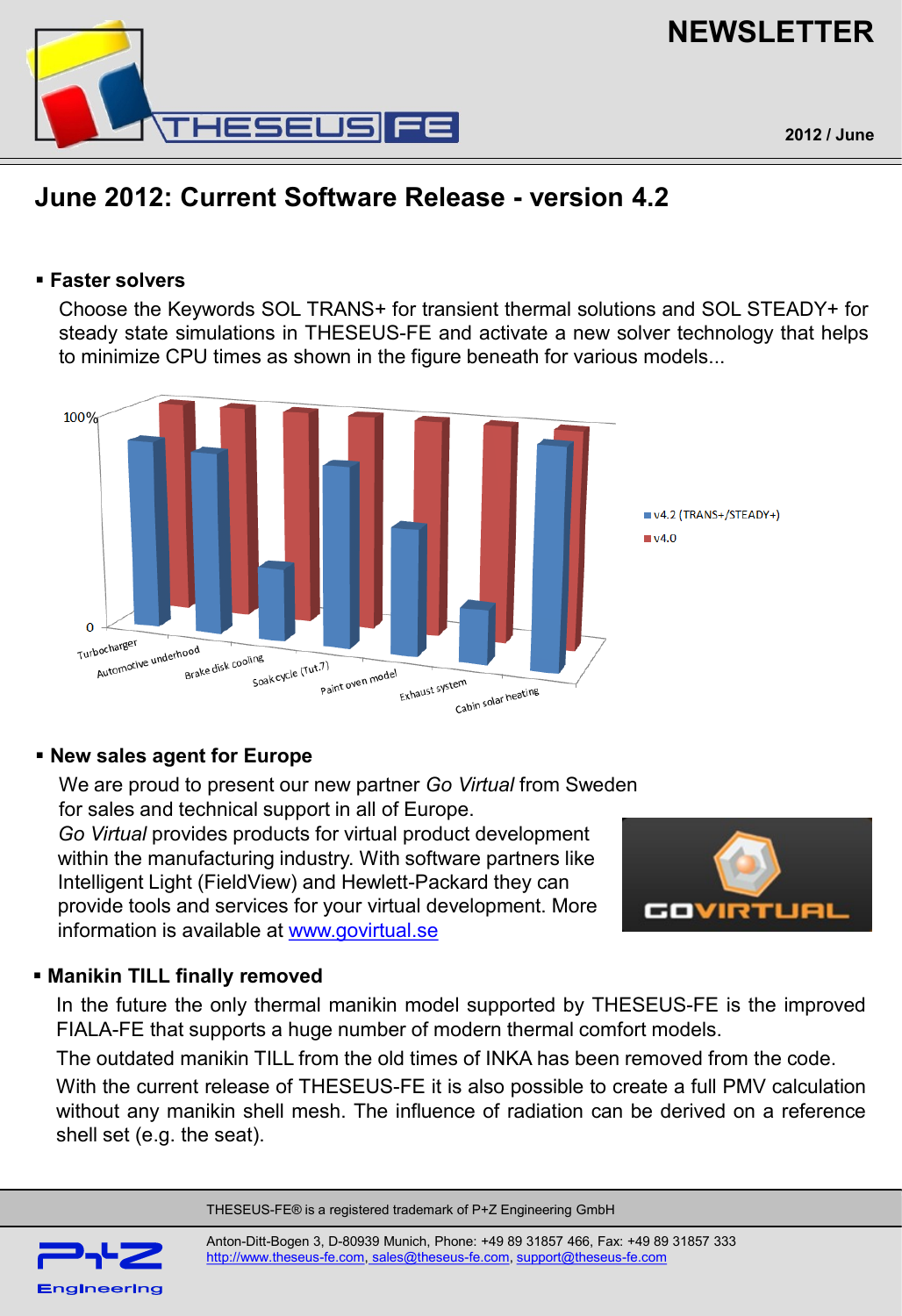# **NEWSLETTER**

**EnvironmentGenerator** EnvironmentGenerator<br>Input settings

**A** EnvironmentGenerator EnvironmentGenerato<br>Data settings

Location settings

**Time settings** 

Latitude (+=N,-=S) in deg

Longitude (+=E,-=W) in deg

Altitude above sealevel in m

Operating mode: Import Meteonorm file



#### **New GUI tool: EnvironmentGenerator**

Release 4.2 includes a new tool to create environmental boundary conditions (e.g. solar intensity values) for climate simulations. It is fully integrated into our graphical user interface (GUI).

It supports reading climate data files created by *Meteonorm*. Additionally, the EnvironmentGenerator offers a generation mode in which you can create solar environment data yourself for any place on earth and any date assuming clear sky conditions.



![](_page_1_Picture_6.jpeg)

© METEOTEST, based on [www.meteonorm.com](http://www.meteonorm.com/)

THESEUS-FE® is a registered trademark of P+Z Engineering GmbH

![](_page_1_Picture_9.jpeg)

Anton-Ditt-Bogen 3, D-80939 Munich, Phone: +49 89 31857 466, Fax: +49 89 31857 333 [http://www.theseus-fe.com](http://www.theseus-fe.com/), [sales@theseus-fe.com](mailto:%20sales@theseus-fe.com), [support@theseus-fe.com](mailto:support@theseus-fe.com)

**2012 / June**

 $|?|x$ 

 $\blacktriangledown$ 

 $\sqrt{2}$ 

Munich Airport

48.36700  $\div$ 

11.80000  $\div$  $\div$ 

447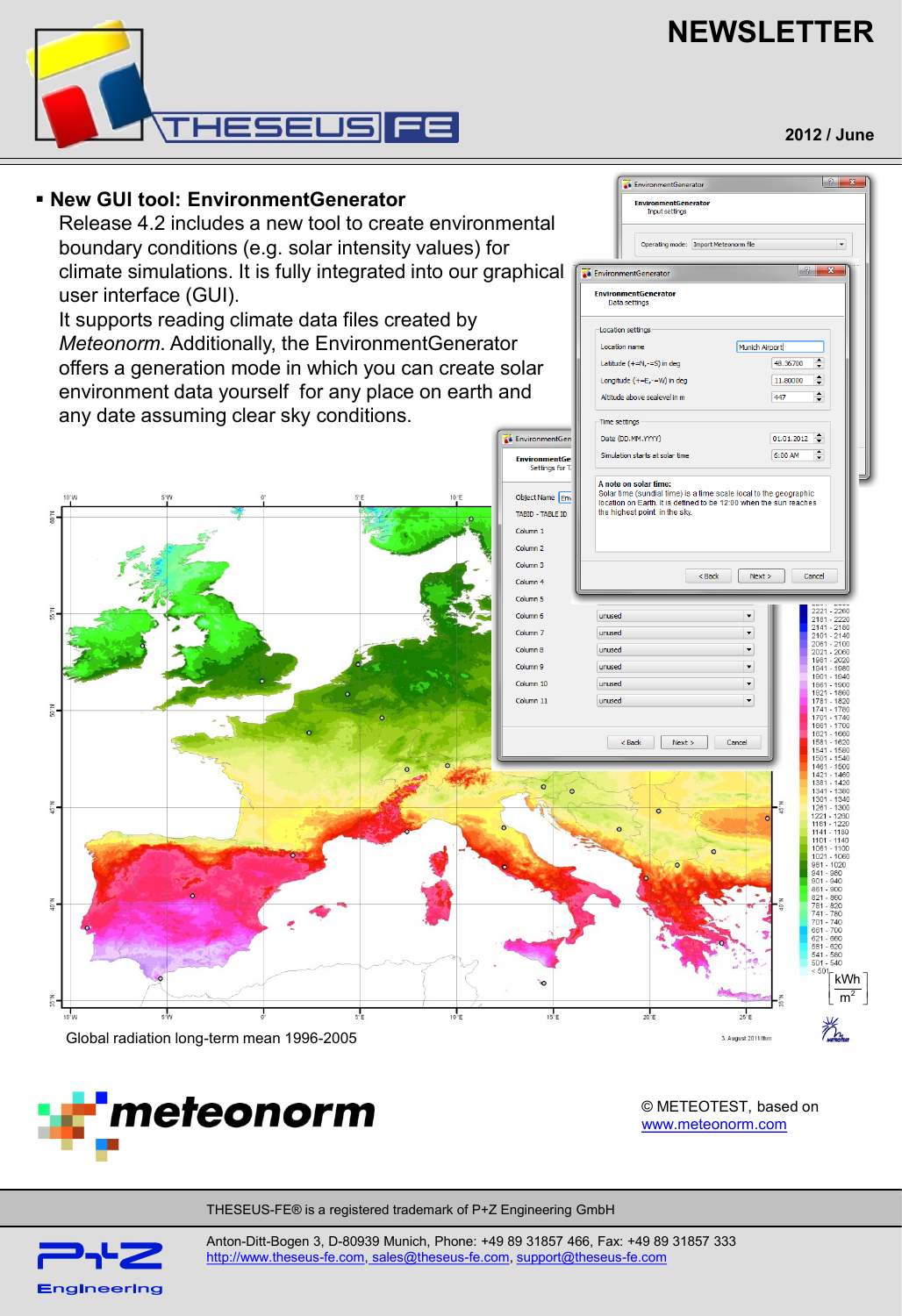![](_page_2_Picture_0.jpeg)

![](_page_2_Picture_1.jpeg)

#### **New inverse PMV ventilation**

For automobile cabins the solver can now determine the ventilation outlet temperature needed to reach a user-defined PMV(t) curve.

![](_page_2_Figure_4.jpeg)

This feature is available in a fresh-air ventilation (VENTILT-FATPMV) and in a re-circulation mode (VENTILT-RATPMV). The figure on the right hand side shows the ventilation outlet temperature (blue curve) calculated by THESEUS-FE in a winter case with constant mass flow. The specified PMV curve for the cabin Airzone is shown above. PMV=0 is reached after 10 minutes of heat-up.

![](_page_2_Figure_6.jpeg)

#### **New solar point source**

With our new release v4.2 THESEUS-FE provides not only parallel solar radiation but also solar point sources that help to model the lamps in automotive climate chambers.

The total amount of solar heat emitted from **S** can derived from **. . .**

$$
Q = \int q_r dA = \int q_r r^2 \sin(\psi) d\psi d\phi
$$

The user defines the intensity  $I = q/r^2$  optionally as a function of the angle  $\psi$ , with the solar heat flux  $\,$  q<sub>r</sub> (in W/m<sup>2</sup>) measured on  $\Delta A$  at a distance r from the source **S**.

![](_page_2_Figure_12.jpeg)

THESEUS-FE® is a registered trademark of P+Z Engineering GmbH

![](_page_2_Picture_14.jpeg)

Anton-Ditt-Bogen 3, D-80939 Munich, Phone: +49 89 31857 466, Fax: +49 89 31857 333 [http://www.theseus-fe.com](http://www.theseus-fe.com/), [sales@theseus-fe.com](mailto:%20sales@theseus-fe.com), [support@theseus-fe.com](mailto:support@theseus-fe.com)